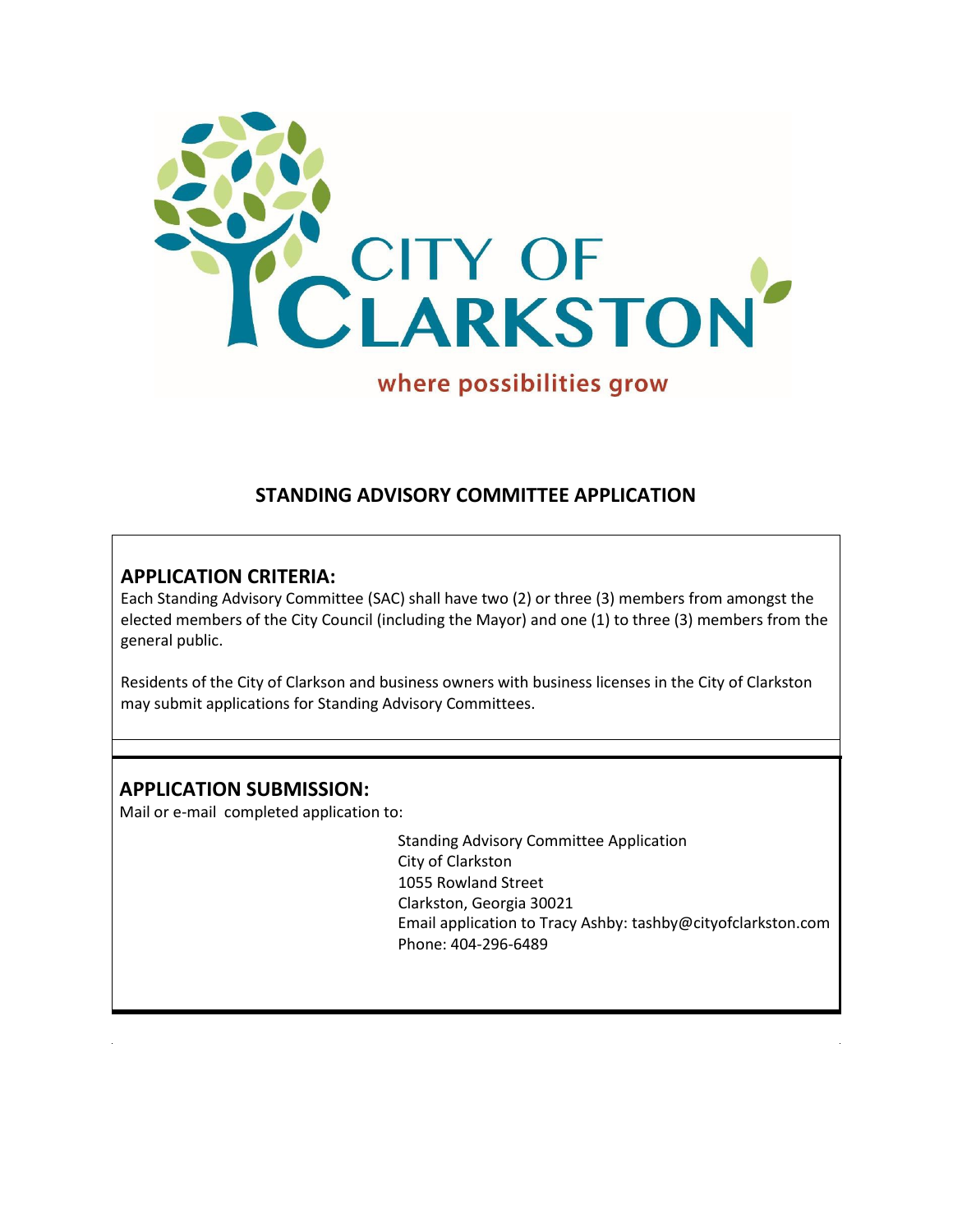

### **STANDING ADVISORY COMMITTEE APPLICATION**

| <b>First Name:</b>                   |             |      | <b>Last Name:</b> |                            |
|--------------------------------------|-------------|------|-------------------|----------------------------|
| <b>Home Address:</b>                 |             |      |                   | <b>Years in Clarkston:</b> |
| <b>Phone Number:</b>                 | <b>Cell</b> | Home | E-mail:           |                            |
| <b>Work (if applicable) Company:</b> |             |      | Title:            |                            |
| <b>Work Phone Number:</b>            |             |      | E-mail:           |                            |

**List your strengths and number of years (Grant writing – 4yrs, finance – 2 yrs, web design - 11 mths, etc):**

**Please explain why you are, interested in serving on the Committee(s) selected below. Be sure to include any pertinent community and professional experience.**

**Committee (Select a maximum of 2 committees for consideration):**

- Public Safety and Legal Housing and Infrastructure **Transportation and Environment**
- Community Development Marketing and Civic Innovation
- Equity, Inclusion, and Opportunity

#### **\*\*Please attach your resume with this application.\*\***

I understand that all committee positions are held for a term of one year. However, I also understand that all Standing Advisory Committee decisions including termination are subject to the discretion of the City Council of Clarkston. Renewal of terms will take place in February of each year.

**Applicant's Signature: Date:**

| Dat ( |  |
|-------|--|
|       |  |